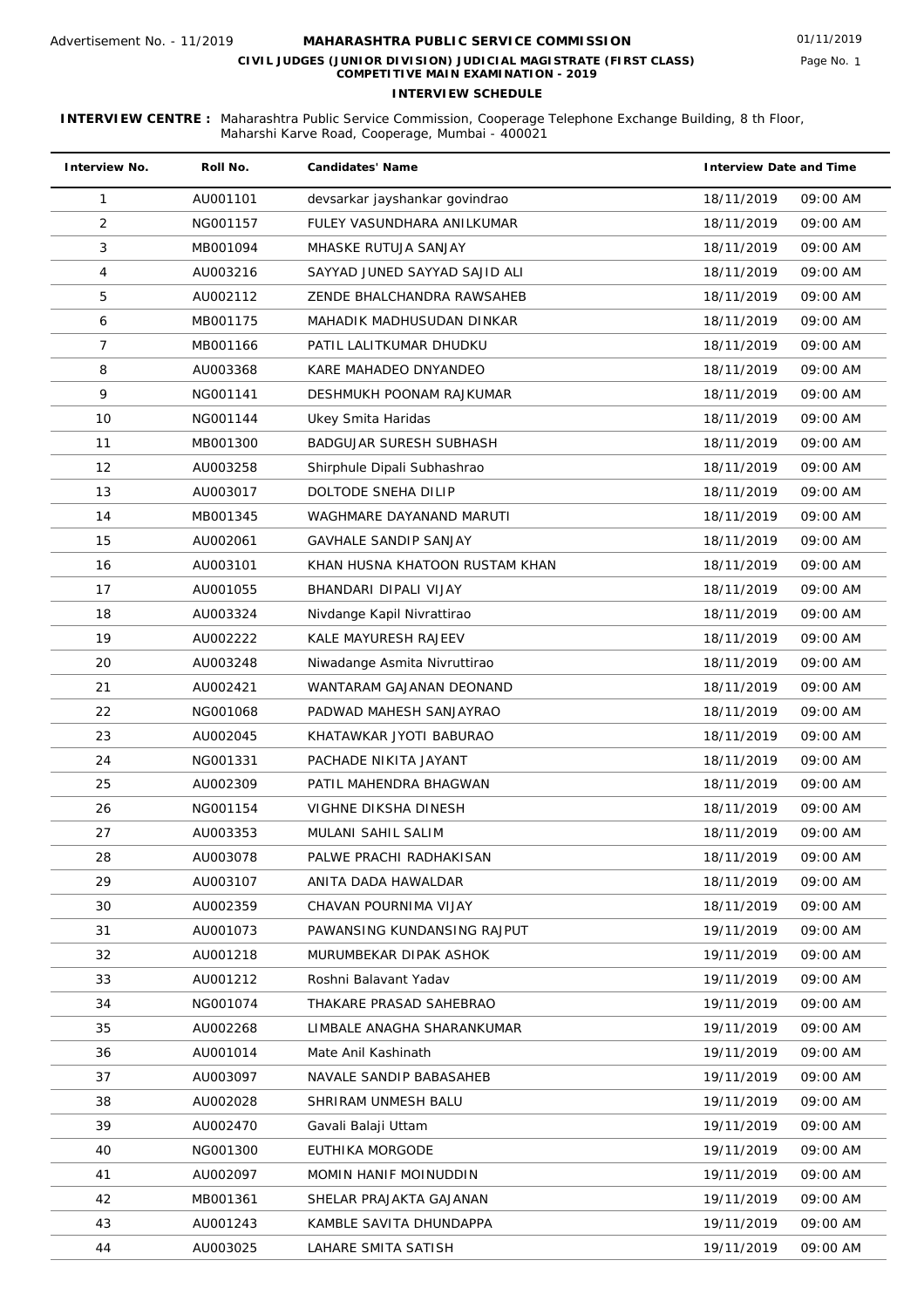| <b>Interview No.</b> | Roll No. | <b>Candidates' Name</b>                | <b>Interview Date and Time</b> |          |
|----------------------|----------|----------------------------------------|--------------------------------|----------|
| 45                   | MB001493 | Khan Samira Mohammad                   | 19/11/2019                     | 09:00 AM |
| 46                   | AU002262 | GAJBHIYE YOGESH HARIDASJI              | 19/11/2019                     | 09:00 AM |
| 47                   | AU003370 | <b>BAJI NIKHIL PRASAD</b>              | 19/11/2019                     | 09:00 AM |
| 48                   | AU002310 | Mane Shivaji Kalyan                    | 19/11/2019                     | 09:00 AM |
| 49                   | MB001433 | LATURIYA SHUBHAM GOVIND                | 19/11/2019                     | 09:00 AM |
| 50                   | NG001015 | CHAINANI JAYA KISHOR                   | 19/11/2019                     | 09:00 AM |
| 51                   | NG001286 | KOSE SAMIDHA BHIMRAO                   | 19/11/2019                     | 09:00 AM |
| 52                   | MB001375 | LAKESHRI SANKET VILAS                  | 19/11/2019                     | 09:00 AM |
| 53                   | AU002139 | NALWADE DEVIDAS LAXMAN                 | 19/11/2019                     | 09:00 AM |
| 54                   | AU002003 | SONAWANE KRANTI DEVIDAS                | 19/11/2019                     | 09:00 AM |
| 55                   | AU001186 | SURYAWANSHI RAMESHWAR KESHAVRAO        | 19/11/2019                     | 09:00 AM |
| 56                   | AU003329 | UMAMA AL AMODI SHAIKH MUZAMMIL ALAMODI | 19/11/2019                     | 09:00 AM |
| 57                   | AU001008 | DHUMAL PRIYANKA SANJAY                 | 19/11/2019                     | 09:00 AM |
| 58                   | AU002474 | PATIL ARTEE ASHOK                      | 19/11/2019                     | 09:00 AM |
| 59                   | AU002133 | LENDAVE SWAPNALI BALASO                | 19/11/2019                     | 09:00 AM |
| 60                   | MB001398 | JAGTAP APURVA ARUNKUMAR                | 19/11/2019                     | 09:00 AM |
| 61                   | AU003054 | WANKHEDE KISHOR SHANKAR                | 20/11/2019                     | 09:00 AM |
| 62                   | MB001437 | KHADE RUPALI KAILAS                    | 20/11/2019                     | 09:00 AM |
| 63                   | AU003367 | <b>JOSHI SNEHAL RAJAN</b>              | 20/11/2019                     | 09:00 AM |
| 64                   | AU003242 | KULKARNI ANAY DNYANESH                 | 20/11/2019                     | 09:00 AM |
| 65                   | AU001192 | DHIRDE VIJAY DADASAHEB                 | 20/11/2019                     | 09:00 AM |
| 66                   | MB001120 | HASGE MEGHA CHANDRAKANT                | 20/11/2019                     | 09:00 AM |
| 67                   | MB001283 | RAVIRAJ SARJERAO DHANAWADE             | 20/11/2019                     | 09:00 AM |
| 68                   | AU003021 | <b>GAUTAM MAYUR DILIPSINGH</b>         | 20/11/2019                     | 09:00 AM |
| 69                   | AU003336 | SONAWANE KANCHAN BABASAHEB             | 20/11/2019                     | 09:00 AM |
| 70                   | MB001281 | SHINDE INDIRA MOTIRAM                  | 20/11/2019                     | 09:00 AM |
| 71                   | NG001060 | JAIN SAHIL RAKESH                      | 20/11/2019                     | 09:00 AM |
| 72                   | AU002073 | AMRUTA AVINASH SHIRVALKAR              | 20/11/2019                     | 09:00 AM |
| 73                   | AU003044 | PATIL KAVITA GULABRAO                  | 20/11/2019                     | 09:00 AM |
| 74                   | AU003235 | SHEGOKAR PRACHI DEORAO                 | 20/11/2019                     | 09:00 AM |
| 75                   | NG001087 | CHANDORE MRUNAL SHALIGRAM              | 20/11/2019                     | 09:00 AM |
| 76                   | AU002427 | MAKANDAR JUBER SHABBIR                 | 21/11/2019                     | 09:00 AM |
| 77                   | AU002108 | PANCHAL JAYKRANTI HANMANTRAO           | 21/11/2019                     | 09:00 AM |
| 78                   | AU001232 | DOMBE VRUSHALI BABURAO                 | 21/11/2019                     | 09:00 AM |
| 79                   | AU001229 | SAGADE PRAVIN PRABHAKAR                | 21/11/2019                     | 09:00 AM |
| 80                   | AU001111 | NALAWADE SURAJ SURESH                  | 21/11/2019                     | 09:00 AM |
| 81                   | MB001002 | ABHANG SWAPNIL VINAYAK                 | 21/11/2019                     | 09:00 AM |
| 82                   | AU001209 | WAKCHAURE SATISH YASHWANT              | 21/11/2019                     | 09:00 AM |
| 83                   | AU002226 | RODRIGUES ELSIE PATRICK                | 21/11/2019                     | 09:00 AM |
| 84                   | AU002351 | Admane Harshada Suresh                 | 21/11/2019                     | 09:00 AM |
| 85                   | AU002344 | PANCHAL DHANASHREE ANIL                | 21/11/2019                     | 09:00 AM |
| 86                   | AU001297 | Pawase Pallavi Somnath                 | 21/11/2019                     | 09:00 AM |
| 87                   | AU003079 | PANCHAL LAKHAN RAOSAHEB                | 21/11/2019                     | 09:00 AM |
| 88                   | AU002479 | KAWADE SADANAND BHAGWATRAO             | 21/11/2019                     | 09:00 AM |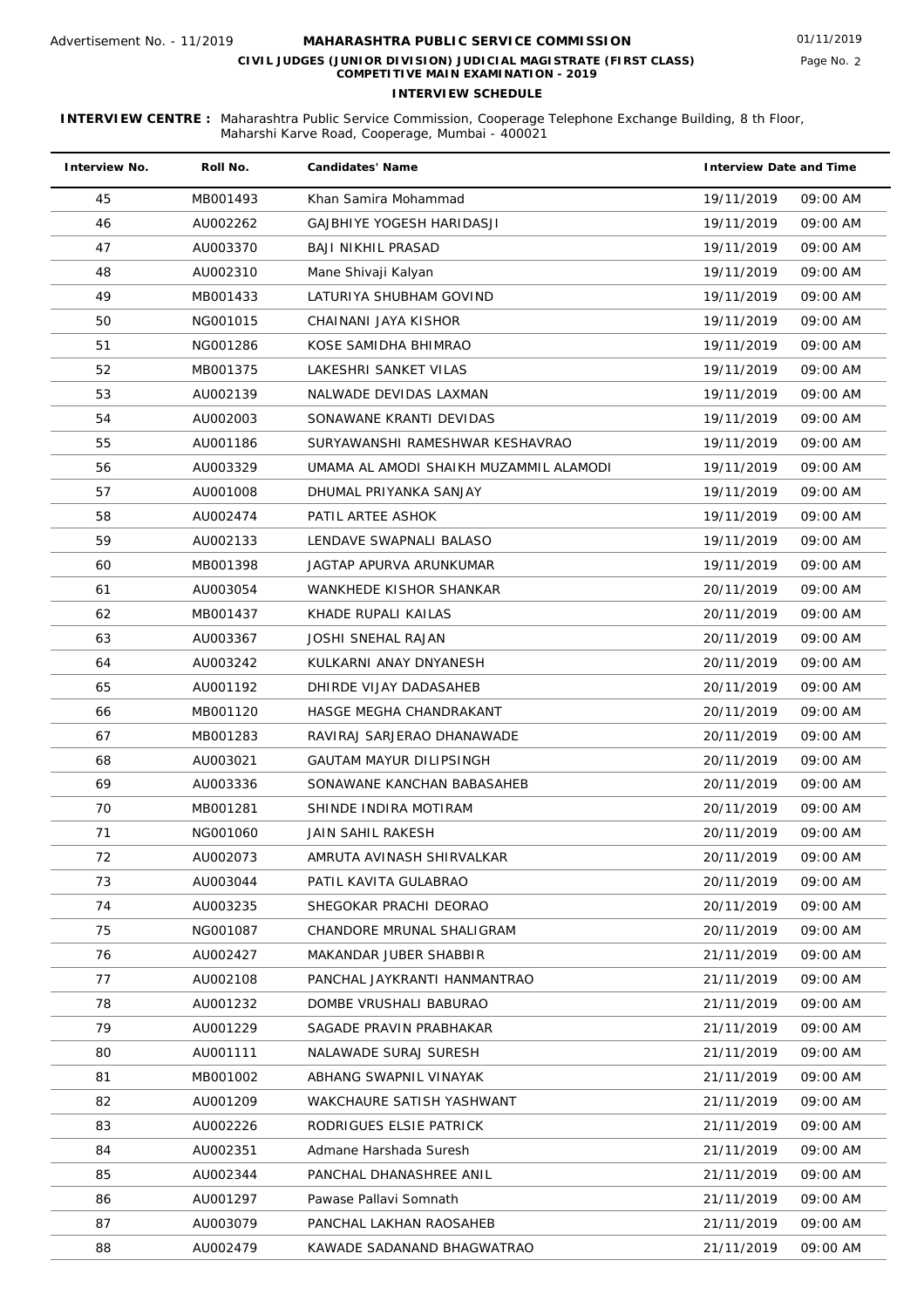| <b>Interview No.</b> | Roll No. | <b>Candidates' Name</b>          | <b>Interview Date and Time</b> |
|----------------------|----------|----------------------------------|--------------------------------|
| 89                   | AU002472 | UPHADE VANDANA PRABHAKARRAO      | 21/11/2019<br>09:00 AM         |
| 90                   | MB001205 | SHIRSAT SHASHANK DIVAKAR         | 09:00 AM<br>21/11/2019         |
| 91                   | AU001037 | DEORE KUNAL BHASKAR              | 09:00 AM<br>21/11/2019         |
| 92                   | AU002327 | SHAIKH ASIMAHAMAD A. BASIT       | 21/11/2019<br>09:00 AM         |
| 93                   | AU002468 | MUSTAPURE GAJANAN NAGNATH        | 09:00 AM<br>21/11/2019         |
| 94                   | AU002456 | jondhale amrapali baburao        | 21/11/2019<br>09:00 AM         |
| 95                   | AU003231 | RATHOD MANISHA PUNDLIKRAO        | 09:00 AM<br>21/11/2019         |
| 96                   | AU003172 | DHANURKAR KRANTI SUBHASHRAO      | 21/11/2019<br>09:00 AM         |
| 97                   | MB001321 | Wagh Ashwini Kundlik             | 21/11/2019<br>09:00 AM         |
| 98                   | MB001306 | IRLE RAVI SHIVAJIRAO             | 09:00 AM<br>21/11/2019         |
| 99                   | AU002306 | NIMBALKAR DNYANESHWAR SURYAKANT  | 09:00 AM<br>21/11/2019         |
| 100                  | AU002257 | RAUT APARNA BALASAHEB            | 21/11/2019<br>09:00 AM         |
| 101                  | AU001089 | MEER AFSAR ALI MEER SAFDAR ALI   | 21/11/2019<br>09:00 AM         |
| 102                  | MB001259 | DHORE PAWAN RAMBHAU              | 21/11/2019<br>09:00 AM         |
| 103                  | MB001460 | <b>BHOSALE PRATHAMESH RAMESH</b> | 21/11/2019<br>09:00 AM         |
| 104                  | AU001202 | KANISHKA ANIL UBALE              | 21/11/2019<br>09:00 AM         |
| 105                  | MB001165 | DEVARSHI RITESH MAHAVIR          | 21/11/2019<br>09:00 AM         |
| 106                  | AU002234 | mahadik sagar suresh             | 09:00 AM<br>22/11/2019         |
| 107                  | NG001048 | UPADHYAY DEEPIKA SANJAY          | 22/11/2019<br>09:00 AM         |
| 108                  | AU003186 | GIRI KAILASH MACCHINDRA          | 22/11/2019<br>09:00 AM         |
| 109                  | AU002328 | KUMBHAR VINAYAK POPAT            | 22/11/2019<br>09:00 AM         |
| 110                  | AU003124 | JOSHI ATUL RATNAKAR              | 09:00 AM<br>22/11/2019         |
| 111                  | AU002183 | MAHESH TATYARAO RAUTRAY          | 09:00 AM<br>22/11/2019         |
| 112                  | AU001104 | gavhane rameshwar uddhavrao      | 09:00 AM<br>22/11/2019         |
| 113                  | AU001160 | BHIRDE PRAVIN DHANPAL            | 22/11/2019<br>09:00 AM         |
| 114                  | NG001113 | <b>BIRADAR AMOL BALAJI</b>       | 22/11/2019<br>09:00 AM         |
| 115                  | NG001325 | <b>TAYADE SANDIP PRALHAD</b>     | 22/11/2019<br>09:00 AM         |
| 116                  | AU003254 | GADHE RAVINDRA SUBHASH           | 22/11/2019<br>09:00 AM         |
| 117                  | AU001241 | ATHAVALE KOMAL UTTAM             | 22/11/2019<br>09:00 AM         |
| 118                  | AU002345 | GITE VISHNU DATTARAO             | 22/11/2019<br>09:00 AM         |
| 119                  | AU003161 | <b>GHODKE SHWETA SUBHASH</b>     | 09:00 AM<br>22/11/2019         |
| 120                  | AU002358 | VYAS AADITYA AVINASH             | 22/11/2019<br>09:00 AM         |
| 121                  | AU003298 | PATIL PRAVIN YASHWANT            | 09:00 AM<br>22/11/2019         |
| 122                  | AU001110 | DESAI VAISHNAVI SUBHASH          | 09:00 AM<br>22/11/2019         |
| 123                  | AU003224 | MORE SUMAN VIJAYKUMAR            | 22/11/2019<br>09:00 AM         |
| 124                  | AU002102 | Patil Pallavi Shrikant           | 22/11/2019<br>09:00 AM         |
| 125                  | AU002286 | PATIL SHRUTI HANUMANTRAO         | 09:00 AM<br>22/11/2019         |
| 126                  | AU003125 | KAREKAR LAXMI CHANDRAKANT        | 22/11/2019<br>09:00 AM         |
| 127                  | AU001250 | SHINDE MITHUN ASHOK              | 22/11/2019<br>09:00 AM         |
| 128                  | AU002146 | SAKHARE MANISHA BALAJI           | 09:00 AM<br>22/11/2019         |
| 129                  | AU001097 | KULKARNI KULDIP SUBASHRAO        | 09:00 AM<br>22/11/2019         |
| 130                  | AU003036 | DALAL APURVA ARUN                | 09:00 AM<br>22/11/2019         |
| 131                  | MB001308 | Ahire Priyanka harish            | 09:00 AM<br>22/11/2019         |
| 132                  | AU001047 | MATE ASHLESHA SOUDAGAR           | 22/11/2019<br>09:00 AM         |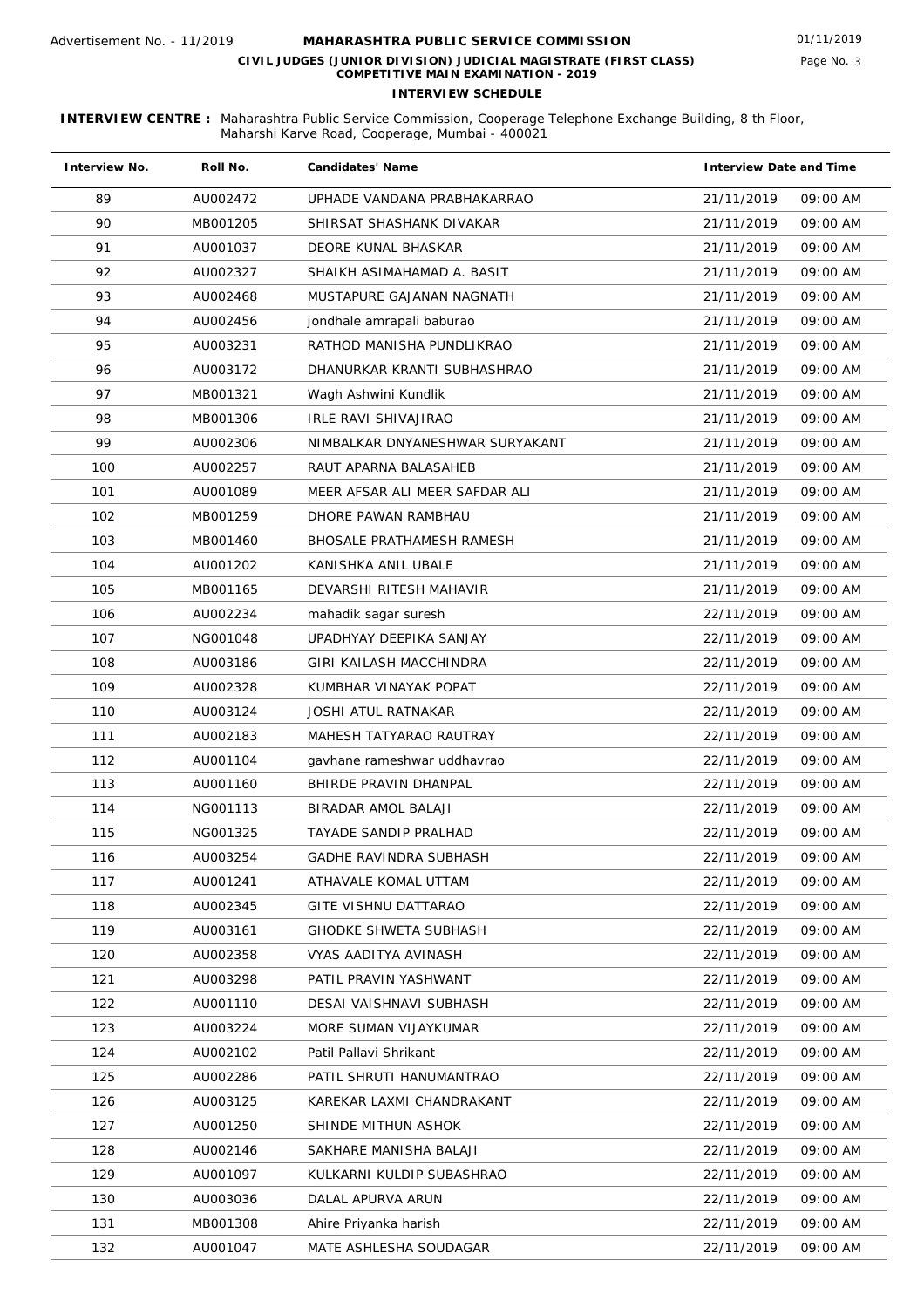| <b>Interview No.</b> | Roll No. | <b>Candidates' Name</b>       | <b>Interview Date and Time</b> |
|----------------------|----------|-------------------------------|--------------------------------|
| 133                  | AU002110 | KALASKAR SHYAM SHRINIVAS      | 22/11/2019<br>09:00 AM         |
| 134                  | MB001471 | YADAV KRISHNADEO ANKUSH       | 22/11/2019<br>09:00 AM         |
| 135                  | MB001486 | PATIL SHAMBHUMAHADEV ANNA     | 22/11/2019<br>09:00 AM         |
| 136                  | MB001099 | INGAWALE TRUPTI DASHARATHRAO  | 25/11/2019<br>09:00 AM         |
| 137                  | AU002235 | PATIL KALYANI RAJARAM         | 25/11/2019<br>09:00 AM         |
| 138                  | AU002249 | MALI MEGHA SHANKARRAO         | 25/11/2019<br>09:00 AM         |
| 139                  | AU001262 | CHAVAN SHYAMA SHARAD          | 25/11/2019<br>09:00 AM         |
| 140                  | AU001175 | KAMBLE SANJEEVANI SUNIL       | 25/11/2019<br>09:00 AM         |
| 141                  | AU003041 | INGAVALE YASHWANT DADASAHEB   | 25/11/2019<br>09:00 AM         |
| 142                  | AU003346 | SALUNKHE SHEETAL SHIVAJI      | 25/11/2019<br>09:00 AM         |
| 143                  | AU003003 | PHARANDE SANDIP DATTATRAYA    | 25/11/2019<br>09:00 AM         |
| 144                  | MB001379 | Jadhay Varun Shrikrishna      | 25/11/2019<br>09:00 AM         |
| 145                  | AU001072 | KAMBLE SIDDHARTH RAJENDRA     | 25/11/2019<br>09:00 AM         |
| 146                  | AU003106 | KALE DIVYA PRAJYOT            | 25/11/2019<br>09:00 AM         |
| 147                  | AU002049 | BANKAR AARTI KRISHNA          | 25/11/2019<br>09:00 AM         |
| 148                  | AU002389 | GAWAI CHANDRASHEKHAR ASHOKRAO | 25/11/2019<br>09:00 AM         |
| 149                  | AU003087 | KAMBLE PRATIBHA MAROTI        | 25/11/2019<br>09:00 AM         |
| 150                  | MB001244 | DESHPANDE SNEHA PRADEEP       | 25/11/2019<br>09:00 AM         |
| 151                  | MB001155 | MHASKE KIRAN VASANT           | 25/11/2019<br>09:00 AM         |
| 152                  | AU003031 | PATIL SHIVAJI PANDURANG       | 25/11/2019<br>09:00 AM         |
| 153                  | AU001161 | SHINDE KAMINI BABASO          | 25/11/2019<br>09:00 AM         |
| 154                  | NG001014 | Borkar Rahul Waman            | 25/11/2019<br>09:00 AM         |
| 155                  | AU003062 | AHIWALE NAMRATA SHIVAJI       | 25/11/2019<br>09:00 AM         |
| 156                  | NG001250 | KHURANA AKASHKUMAR CHARANDAS  | 25/11/2019<br>09:00 AM         |
| 157                  | AU002231 | BAGAL KANCHAN CHANDRAKANT     | 25/11/2019<br>09:00 AM         |
| 158                  | AU001153 | MAHAJAN SHASHIKANT RAMDAS     | 25/11/2019<br>09:00 AM         |
| 159                  | AU001066 | <b>GAIKWAD DEVENDRA VILAS</b> | 25/11/2019<br>09:00 AM         |
| 160                  | AU003215 | PATIL SUKANYA RAJENDRA        | 25/11/2019<br>09:00 AM         |
| 161                  | AU001163 | YADAV DUSHANT TUKARAM         | 25/11/2019<br>09:00 AM         |
| 162                  | NG001063 | THAKARE JAYSHRI HARIBHAU      | 25/11/2019<br>09:00 AM         |
| 163                  | MB001372 | MANE RAMCHANDRA DATTATRYA     | 09:00 AM<br>25/11/2019         |
| 164                  | AU002333 | PATIL VIJAYSHRI MADHAVRAO     | 25/11/2019<br>09:00 AM         |
| 165                  | AU003268 | MUNDE SANTOSH VISHNU          | 09:00 AM<br>25/11/2019         |
| 166                  | MB001144 | PATIL VARSHARANI VIJAY        | 26/11/2019<br>09:00 AM         |
| 167                  | AU001050 | Pathan Hanan Yusuf            | 26/11/2019<br>09:00 AM         |
| 168                  | AU001087 | PATIL NARESH DONGAR           | 26/11/2019<br>09:00 AM         |
| 169                  | MB001485 | DONGRE SUMEDH MILIND          | 09:00 AM<br>26/11/2019         |
| 170                  | AU002134 | LONDHE SHUBHANGI ASHOK        | 26/11/2019<br>09:00 AM         |
| 171                  | AU003189 | Luniya Mangesh Subhash        | 09:00 AM<br>26/11/2019         |
| 172                  | MB001136 | PATIL CHANDRAKANT RAMCHANDRA  | 26/11/2019<br>09:00 AM         |
| 173                  | NG001198 | PUROHIT AMBIKA JUGALKISHOR    | 26/11/2019<br>09:00 AM         |
| 174                  | NG001212 | TOTEWAR SARIKA MURLIDHAR      | 26/11/2019<br>09:00 AM         |
| 175                  | AU002048 | PATHARE MANISHA SITARAM       | 26/11/2019<br>09:00 AM         |
| 176                  | NG001276 | RANNAWARE RAHUL ASHOKRAO      | 09:00 AM<br>26/11/2019         |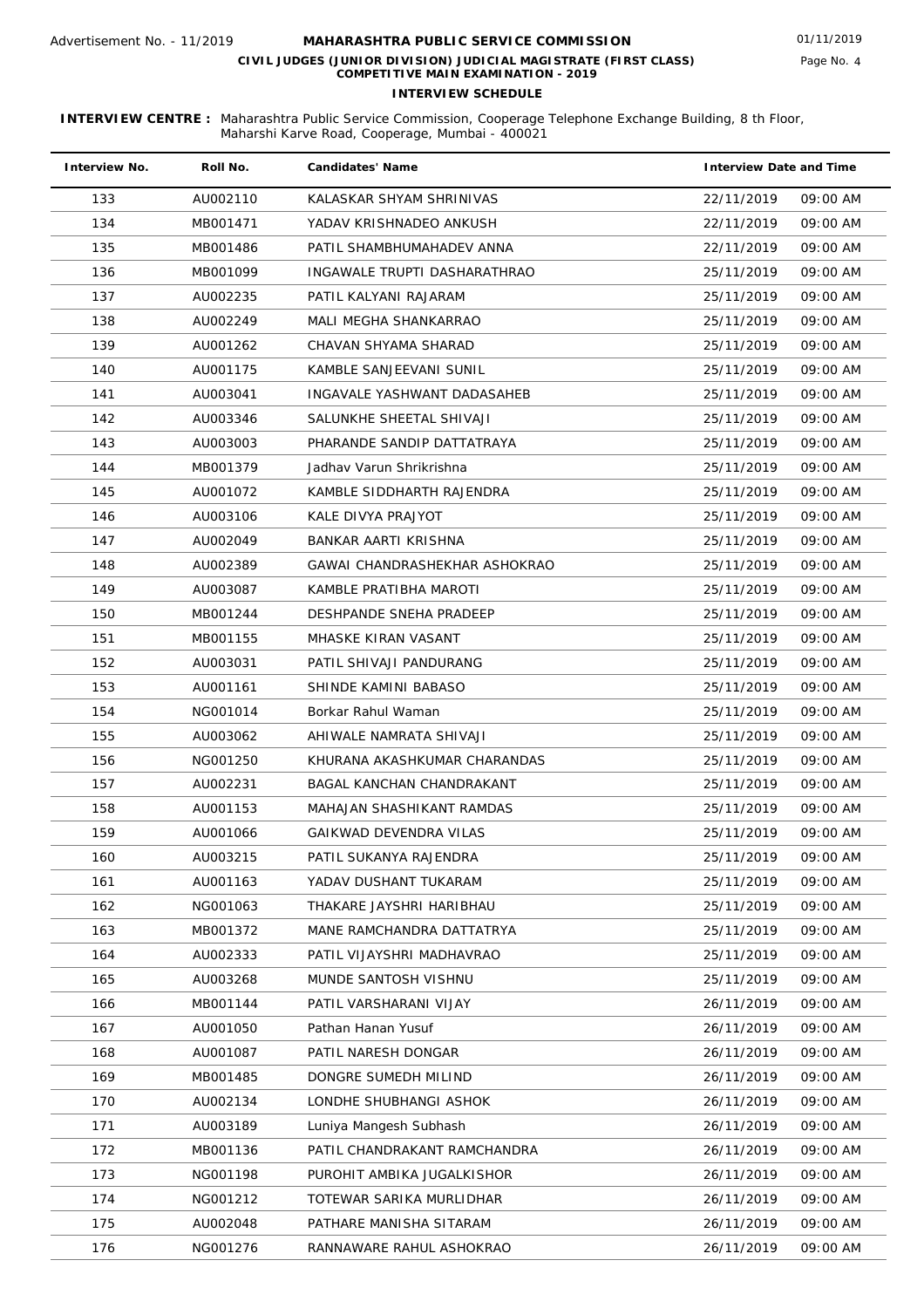| <b>Interview No.</b> | Roll No. | <b>Candidates' Name</b>          | <b>Interview Date and Time</b> |
|----------------------|----------|----------------------------------|--------------------------------|
| 177                  | NG001142 | HULKE TRITESH TEJRAO             | 26/11/2019<br>09:00 AM         |
| 178                  | MB001049 | <b>BHOIR VISHAL VASUDEV</b>      | 26/11/2019<br>09:00 AM         |
| 179                  | AU001071 | GANJARE NEETA SURESH             | 09:00 AM<br>26/11/2019         |
| 180                  | AU003167 | AUTI GAURI GHANSHYAM             | 26/11/2019<br>09:00 AM         |
| 181                  | AU001195 | gadiwale kanchankaur bhagatsingh | 09:00 AM<br>26/11/2019         |
| 182                  | AU002159 | RAJADNYE SHWETA JAYWANTRAO       | 26/11/2019<br>09:00 AM         |
| 183                  | AU002118 | PATIL PRADEEP DINKARRAO          | 26/11/2019<br>09:00 AM         |
| 184                  | AU003317 | MAGAR RAMRAJE PANDHARINATH       | 09:00 AM<br>26/11/2019         |
| 185                  | AU003341 | UTKAR SNEHA VENKATRAO            | 26/11/2019<br>09:00 AM         |
| 186                  | AU002426 | MANDE VISHAL PANDURANG           | 09:00 AM<br>26/11/2019         |
| 187                  | AU001272 | JAGTAP TUSHAR BHAGWAN            | 09:00 AM<br>26/11/2019         |
| 188                  | MB001322 | KAMBLE DATTATRAYA RAJENDRA       | 26/11/2019<br>09:00 AM         |
| 189                  | AU003301 | SHAIKH AASIYA YUSUF              | 26/11/2019<br>09:00 AM         |
| 190                  | AU002208 | MHATARMARE SUKRUT SANJAY         | 26/11/2019<br>09:00 AM         |
| 191                  | AU001215 | BIRADAR GULFARAZ MAQSOOD         | 26/11/2019<br>09:00 AM         |
| 192                  | MB001118 | Nimble Atul Shankar              | 26/11/2019<br>09:00 AM         |
| 193                  | AU003238 | KOKATE SACHIN SUDAM              | 26/11/2019<br>09:00 AM         |
| 194                  | AU002399 | SALUNKHE MAHADEV DINKAR          | 09:00 AM<br>26/11/2019         |
| 195                  | AU001054 | BHUYARE RANJEET RAMCHANDRA       | 26/11/2019<br>09:00 AM         |
| 196                  | NG001143 | NIRGUDE VAISHALI TUKARAM         | 09:00 AM<br>27/11/2019         |
| 197                  | AU001096 | KHARAT PRIYANKA GAUTAM           | 27/11/2019<br>09:00 AM         |
| 198                  | AU001284 | MANE DINESH DAGADU               | 27/11/2019<br>09:00 AM         |
| 199                  | AU001106 | Deore Dhananjay Shivaji          | 09:00 AM<br>27/11/2019         |
| 200                  | MB001282 | CHAUDHARI MAYA ISHWARLAL         | 09:00 AM<br>27/11/2019         |
| 201                  | NG001145 | HEMNE NIKHIL LAXMAN              | 27/11/2019<br>09:00 AM         |
| 202                  | AU001032 | LIGADE PRIYANKA JAYPRAKASH       | 27/11/2019<br>09:00 AM         |
| 203                  | MB001196 | AHIWALE VAIBHAV BHARAT           | 27/11/2019<br>09:00 AM         |
| 204                  | NG001201 | PATIL PRAVIN RAMESHRAO           | 27/11/2019<br>09:00 AM         |
| 205                  | AU003292 | <b>BENDRE MONALI ASHOK</b>       | 27/11/2019<br>09:00 AM         |
| 206                  | MB001092 | <b>Ballal Rahul Ramesh</b>       | 27/11/2019<br>09:00 AM         |
| 207                  | AU001253 | POUL MEGHA VENKATRAO             | 27/11/2019<br>09:00 AM         |
| 208                  | AU002436 | salunkhe sachin sambhaji         | 27/11/2019<br>09:00 AM         |
| 209                  | NG001317 | WAGHMARE VAISHALI VASANT         | 09:00 AM<br>27/11/2019         |
| 210                  | NG001128 | MASRAM LIKHIT KASHINATH          | 09:00 AM<br>27/11/2019         |
| 211                  | MB001047 | KULKARNI SMRUTI SATISH           | 27/11/2019<br>09:00 AM         |
| 212                  | AU001309 | LAXMIKANT SUDHAKAR               | 27/11/2019<br>09:00 AM         |
| 213                  | NG001018 | NANDA TINA SATISH                | 09:00 AM<br>27/11/2019         |
| 214                  | AU001107 | PATIL NILESH LAXMANRAO           | 27/11/2019<br>09:00 AM         |
| 215                  | AU002457 | PACHPOR ABHILASHA DIGAMBARRAO    | 27/11/2019<br>09:00 AM         |
| 216                  | MB001329 | SALVI SNEHAL VASANT              | 27/11/2019<br>09:00 AM         |
| 217                  | NG001257 | DONGARE PRITI NAGORAO            | 09:00 AM<br>27/11/2019         |
| 218                  | NG001298 | NIKURE RAHUL MADHUKAR            | 09:00 AM<br>27/11/2019         |
| 219                  | MB001035 | BAGWAN HEENA SALIM               | 27/11/2019<br>09:00 AM         |
| 220                  | MB001115 | JOSHI KANCHAN SUHAS              | 27/11/2019<br>09:00 AM         |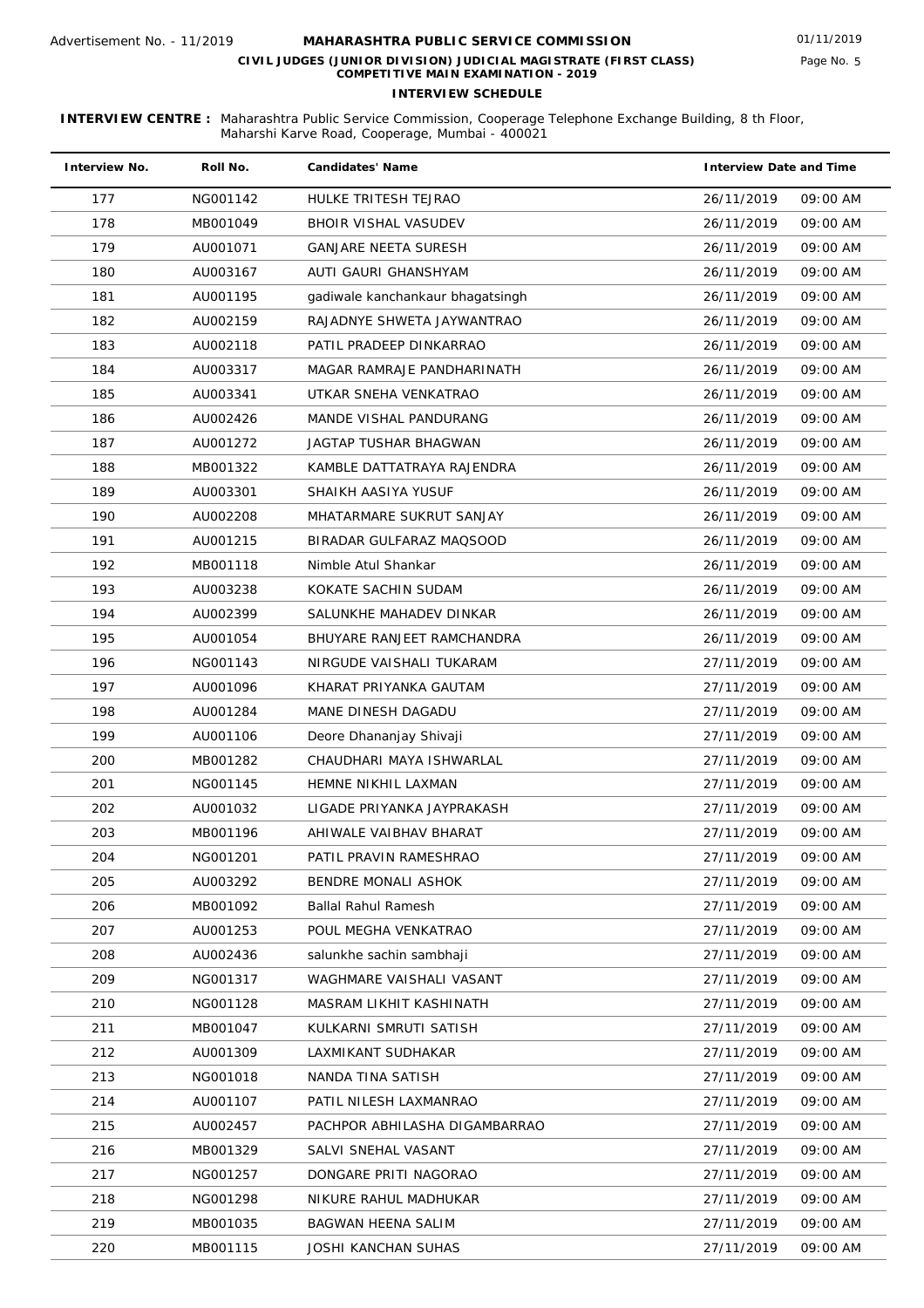| <b>Interview No.</b> | Roll No. | <b>Candidates' Name</b>     | <b>Interview Date and Time</b> |
|----------------------|----------|-----------------------------|--------------------------------|
| 221                  | AU002092 | PAWAR MOHINI RAMCHANDRA     | 27/11/2019<br>09:00 AM         |
| 222                  | AU003332 | PATIL NUTAN JAGATRAO        | 27/11/2019<br>09:00 AM         |
| 223                  | AU001082 | BAMANE RAJU LAHYAPPA        | 27/11/2019<br>09:00 AM         |
| 224                  | AU002114 | BUDHODKAR BHIMRAO SURYAKANT | 27/11/2019<br>09:00 AM         |
| 225                  | AU002100 | SABDE PRATIK BALASAHEB      | 27/11/2019<br>09:00 AM         |
| 226                  | AU003209 | DESHMUKH ABHIJEET ASHOKRAO  | 03/12/2019<br>09:00 AM         |
| 227                  | MB001225 | PATIL SANMIT SUNIL          | 03/12/2019<br>09:00 AM         |
| 228                  | MB001395 | PATEL KRUNAL JAGDISH        | 03/12/2019<br>09:00 AM         |
| 229                  | AU003158 | PATIL UDDHAV VASANT         | 03/12/2019<br>09:00 AM         |
| 230                  | AU002362 | MORE SANDIP BHASKARRAO      | 03/12/2019<br>09:00 AM         |
| 231                  | NG001010 | LAHOTI SAGAR RADHESHYAM     | 03/12/2019<br>09:00 AM         |
| 232                  | AU001081 | GORE AVINASH DASHARATH      | 03/12/2019<br>09:00 AM         |
| 233                  | AU002322 | PAKADE RADHARAMAN RAMDAS    | 09:00 AM<br>03/12/2019         |
| 234                  | AU003236 | RAHUL NARAYANRAO WATHODKAR  | 03/12/2019<br>09:00 AM         |
| 235                  | AU003080 | LAXMI RAJENDRA THAKUR       | 03/12/2019<br>09:00 AM         |
| 236                  | AU003192 | CHAUDHARI MADHURI ASHOK     | 03/12/2019<br>09:00 AM         |
| 237                  | MB001346 | PENDE SMITA JAGANNATH       | 03/12/2019<br>09:00 AM         |
| 238                  | AU001154 | SHEVADE SACHIN ASHOK        | 03/12/2019<br>09:00 AM         |
| 239                  | AU003328 | RANANAVARE RAHUL ANIL       | 03/12/2019<br>09:00 AM         |
| 240                  | MB001412 | REDDY NITIN MAHADEO         | 03/12/2019<br>09:00 AM         |
| 241                  | MB001229 | KAMBLE SAGAR JAGANNATH      | 03/12/2019<br>09:00 AM         |
| 242                  | AU001259 | MHASKE PALLAVI LAXMANRAO    | 03/12/2019<br>09:00 AM         |
| 243                  | AU003334 | SYED QAYEMODDIN RAHIMODDIN  | 03/12/2019<br>09:00 AM         |
| 244                  | MB001418 | RANE MAYUR YASHWANT         | 03/12/2019<br>09:00 AM         |
| 245                  | MB001089 | PAWAR MAHESH SHINELAGA      | 03/12/2019<br>09:00 AM         |
| 246                  | AU003316 | PATIL MAHESH NARAYAN        | 03/12/2019<br>09:00 AM         |
| 247                  | MB001201 | PEDNEKAR SHASHANK SURESH    | 03/12/2019<br>09:00 AM         |
| 248                  | MB001179 | JADHAV ARJUN BHAUSAHEB      | 03/12/2019<br>09:00 AM         |
| 249                  | AU001230 | SAWANT MANISHA ARJUN        | 03/12/2019<br>09:00 AM         |
| 250                  | AU002203 | MHATRE INDIRA RANGAPPA      | 03/12/2019<br>09:00 AM         |
| 251                  | MB001036 | SALUNKHE SONAL ANANDRAO     | 03/12/2019<br>09:00 AM         |
| 252                  | AU002324 | RATHOD SARALA BHAIDAS       | 03/12/2019<br>09:00 AM         |
| 253                  | MB001337 | TRIBHUWAN ROMA LAXMAN       | 03/12/2019<br>09:00 AM         |
| 254                  | AU001244 | PAWAR SACHIN BALU           | 03/12/2019<br>09:00 AM         |
| 255                  | MB001013 | PAYGUDE PUJA RAJENDRA       | 03/12/2019<br>09:00 AM         |
| 256                  | AU002211 | Salunkhe Ramesh Vishvnath   | 09:00 AM<br>04/12/2019         |
| 257                  | AU003272 | SHELKE ASHOK BHIMRAO        | 04/12/2019<br>09:00 AM         |
| 258                  | NG001086 | TAYADE RAJESH MANIKRAO      | 04/12/2019<br>09:00 AM         |
| 259                  | NG001191 | SONDAWALE RAVINDRA GOVINDA  | 04/12/2019<br>09:00 AM         |
| 260                  | AU003361 | KULKARNI MANALI SHRIKANT    | 09:00 AM<br>04/12/2019         |
| 261                  | AU003347 | SHELAWANE SANDIP MOHAN      | 09:00 AM<br>04/12/2019         |
| 262                  | MB001461 | PANDIT ASHWINI ANIL         | 04/12/2019<br>09:00 AM         |
| 263                  | AU002184 | KAJALE PRIYANKA MACHCHINDRA | 09:00 AM<br>04/12/2019         |
| 264                  | AU003234 | KHATADE AMITKUMAR NARENDRA  | 09:00 AM<br>04/12/2019         |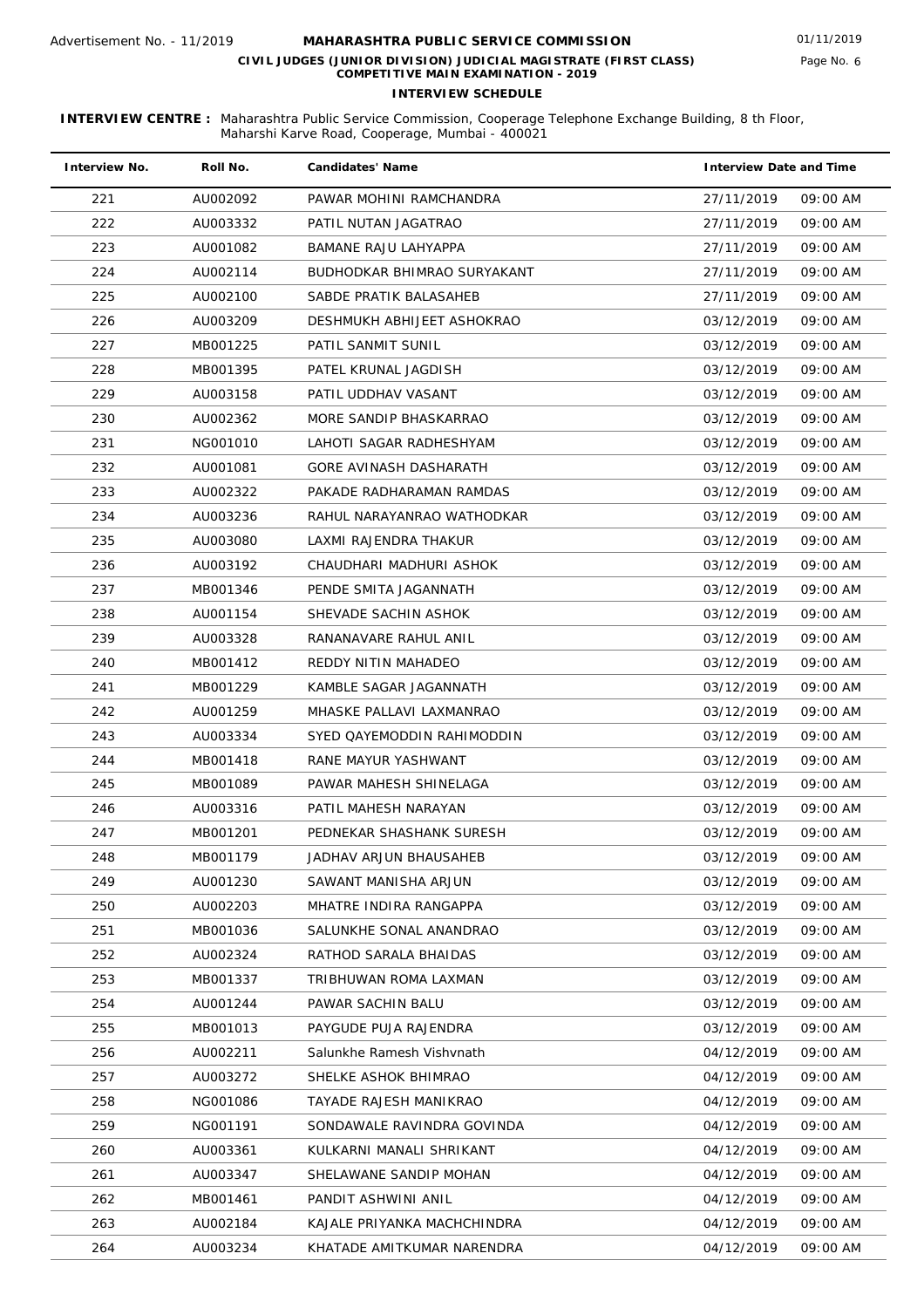| <b>Interview No.</b> | Roll No. | <b>Candidates' Name</b>              | <b>Interview Date and Time</b> |          |
|----------------------|----------|--------------------------------------|--------------------------------|----------|
| 265                  | AU003014 | JAGTAP NEELAM BHASKAR                | 04/12/2019                     | 09:00 AM |
| 266                  | AU003184 | WAGH BHAGYASHREE SHASHIKANT          | 04/12/2019                     | 09:00 AM |
| 267                  | AU001086 | KULKARNI AKSHAY RAMESHRAO            | 04/12/2019                     | 09:00 AM |
| 268                  | NG001036 | SHEGOKAR SHUDDHODHAN WAMAN           | 04/12/2019                     | 09:00 AM |
| 269                  | AU002364 | JADHAV POOJADEVI PRAKSH              | 04/12/2019                     | 09:00 AM |
| 270                  | NG001259 | <b>BANODE MONIKA DILIP</b>           | 04/12/2019                     | 09:00 AM |
| 271                  | MB001112 | KESHARWANI BABITA RAM KHILAVAN       | 04/12/2019                     | 09:00 AM |
| 272                  | AU001171 | VAHIVAL ANITA JANARDHAN              | 04/12/2019                     | 09:00 AM |
| 273                  | MB001193 | MILIND RAJARAM GADHAVE               | 04/12/2019                     | 09:00 AM |
| 274                  | MB001483 | JANGAM RAGINI KRISHNA                | 04/12/2019                     | 09:00 AM |
| 275                  | NG001093 | TELANG ANUJA ANIL                    | 04/12/2019                     | 09:00 AM |
| 276                  | NG001122 | MRUNALINI BABANRAO NIBRAD            | 04/12/2019                     | 09:00 AM |
| 277                  | AU002449 | THANEDAR SHAHABUDDIN GHOUSEMOHIUDDIN | 04/12/2019                     | 09:00 AM |
| 278                  | NG001024 | DANDI PINKY VILAS                    | 04/12/2019                     | 09:00 AM |
| 279                  | MB001389 | KUVALEKAR SHRUTI GIRISH              | 04/12/2019                     | 09:00 AM |
| 280                  | MB001020 | MHASE JAYESH SAMBHAJI                | 04/12/2019                     | 09:00 AM |
| 281                  | AU002015 | KANAKDANDE SHRIHARI RAMESHRAO        | 04/12/2019                     | 09:00 AM |
| 282                  | AU001116 | YELDI SUNIL LAXMIPATI                | 04/12/2019                     | 09:00 AM |
| 283                  | MB001448 | KATKADE KIRTI SHIVAJI                | 04/12/2019                     | 09:00 AM |
| 284                  | AU002246 | PARIHAR SHWETA SHIVPRASAD            | 04/12/2019                     | 09:00 AM |
| 285                  | MB001490 | SHAIKH JASMEEN MOHAMED HANIF         | 04/12/2019                     | 09:00 AM |
| 286                  | AU001179 | MANDE MANGALMURTI KISHANRAO          | 05/12/2019                     | 09:00 AM |
| 287                  | NG001179 | KANE YASH SUDHIR                     | 05/12/2019                     | 09:00 AM |
| 288                  | MB001194 | Aundhekar Surendra Vithalrao         | 05/12/2019                     | 09:00 AM |
| 289                  | AU002185 | BAHIRAT SAGAR BHARAT                 | 05/12/2019                     | 09:00 AM |
| 290                  | MB001206 | PISE BHAGYASHRI SATTYAWAN            | 05/12/2019                     | 09:00 AM |
| 291                  | NG001147 | BARSINGE SATISH SUDHAKAR             | 05/12/2019                     | 09:00 AM |
| 292                  | AU002160 | GAIKWAD UMATAI MANOHAR               | 05/12/2019                     | 09:00 AM |
| 293                  | AU002308 | GIRAM VINAYA VISHWANATH              | 05/12/2019                     | 09:00 AM |
| 294                  | AU002055 | KUNJIR KIRAN GOKUL                   | 05/12/2019                     | 09:00 AM |
| 295                  | AU003358 | AHIRE MANISHA RAGHUNATH              | 05/12/2019                     | 09:00 AM |
| 296                  | NG001080 | DHOBALE DATAA GOVINDA                | 05/12/2019                     | 09:00 AM |
| 297                  | MB001110 | JADHAV RAMAKANT GAJENDRA             | 05/12/2019                     | 09:00 AM |
| 298                  | MB001276 | KUMBHAR KRANTI SURESH                | 05/12/2019                     | 09:00 AM |
| 299                  | AU003100 | DESHMUKH SUDHIR SHANKAR              | 05/12/2019                     | 09:00 AM |
| 300                  | AU002043 | PAIKRAO PRADNYA MADHUKAR             | 05/12/2019                     | 09:00 AM |
| 301                  | AU001264 | SHEREKAR RAJESH RAMESHRAO            | 05/12/2019                     | 09:00 AM |
| 302                  | AU003288 | RAHUL BHIKAN SURYAWANSHI             | 05/12/2019                     | 09:00 AM |
| 303                  | MB001095 | Parmar Bharati Giridhari             | 05/12/2019                     | 09:00 AM |
| 304                  | MB001357 | Patil Sanjivani Ashok                | 05/12/2019                     | 09:00 AM |
| 305                  | MB001150 | Kadam Pramila Vasant                 | 05/12/2019                     | 09:00 AM |
| 306                  | AU001121 | KHUPSE GANESH SURESHAPPA             | 05/12/2019                     | 09:00 AM |
| 307                  | AU002347 | PANDIT DHARMENDRA JAGANNATH          | 05/12/2019                     | 09:00 AM |
| 308                  | AU001270 | BANKAR PRAVIN SHAMRAO                | 05/12/2019                     | 09:00 AM |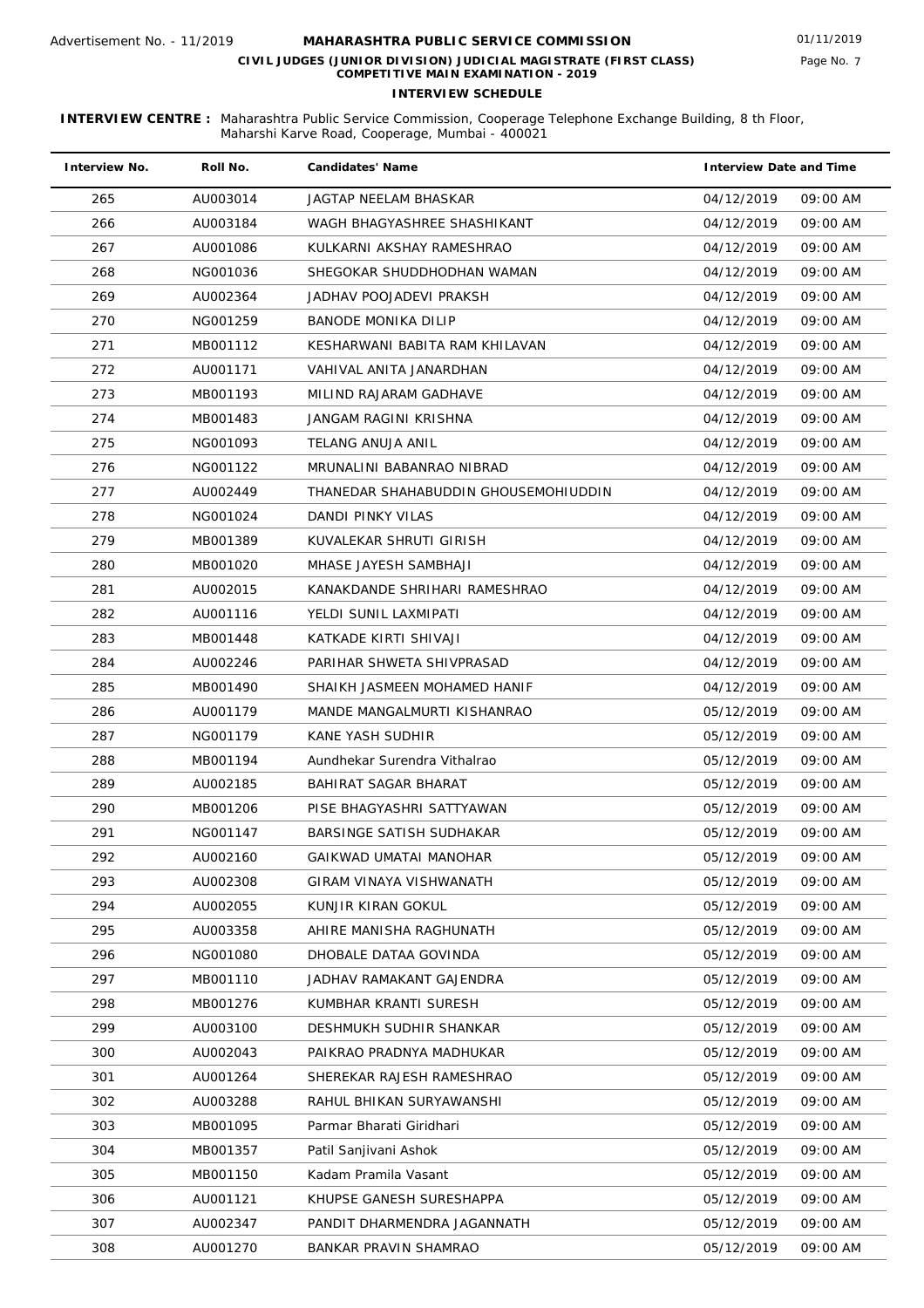| <b>Interview No.</b> | Roll No. | <b>Candidates' Name</b>               | <b>Interview Date and Time</b> |          |
|----------------------|----------|---------------------------------------|--------------------------------|----------|
| 309                  | AU003102 | JOUNJAT SAPANA TUKARAM                | 05/12/2019                     | 09:00 AM |
| 310                  | NG001123 | <b>GURNULE GANESH DATTA</b>           | 05/12/2019                     | 09:00 AM |
| 311                  | AU001113 | yadav amita umashankar                | 05/12/2019                     | 09:00 AM |
| 312                  | AU003339 | CHAVAN NIKHIL JEEVANRAO               | 05/12/2019                     | 09:00 AM |
| 313                  | AU001205 | CHAVAN PRIYANKA MOHANRAO              | 05/12/2019                     | 09:00 AM |
| 314                  | AU002480 | KAYASTHA MANGESH RAMANLAL             | 05/12/2019                     | 09:00 AM |
| 315                  | AU002206 | KACHAVE PRASHANT SHRIMANTRAO          | 05/12/2019                     | 09:00 AM |
| 316                  | NG001106 | THAKARE JAYA SURESH                   | 06/12/2019                     | 09:00 AM |
| 317                  | NG001083 | MULE KISHOR ADINATH                   | 06/12/2019                     | 09:00 AM |
| 318                  | AU002006 | WAGHMARE KUNAL KUMAR                  | 06/12/2019                     | 09:00 AM |
| 319                  | MB001213 | KAMBLE RAKESH ASHOK                   | 06/12/2019                     | 09:00 AM |
| 320                  | AU002214 | SHINDE TANUJA SHIVAJIRAO              | 06/12/2019                     | 09:00 AM |
| 321                  | NG001202 | CHARDE JAYASHRI KISHOR                | 06/12/2019                     | 09:00 AM |
| 322                  | NG001301 | MANDWE SAURABH BALKRUSHNA             | 06/12/2019                     | 09:00 AM |
| 323                  | AU003312 | MOTE ATUL UTTAMRAO                    | 06/12/2019                     | 09:00 AM |
| 324                  | AU001063 | Rajurkar Vivek Vasantrao              | 06/12/2019                     | 09:00 AM |
| 325                  | AU002131 | MAGARE PRIYANKA SHRIRANG              | 06/12/2019                     | 09:00 AM |
| 326                  | AU001214 | OTARI NAMRATA ASHOK                   | 06/12/2019                     | 09:00 AM |
| 327                  | NG001085 | DESHMUKH SUPRIYA SURESHRAO            | 06/12/2019                     | 09:00 AM |
| 328                  | MB001226 | PANKAJ SUBHASH CHANDRA PANDEY         | 06/12/2019                     | 09:00 AM |
| 329                  | AU003289 | Kulkarni Mahesh Arvindrao             | 06/12/2019                     | 09:00 AM |
| 330                  | MB001240 | Rathod Pracheta Kishor                | 06/12/2019                     | 09:00 AM |
| 331                  | AU001080 | KALE ASHWINI SANJAY                   | 06/12/2019                     | 09:00 AM |
| 332                  | AU002189 | JADHAV SNEHAL SHANKAR                 | 06/12/2019                     | 09:00 AM |
| 333                  | AU002299 | THAYIL ROHAN VIJAYKUMAR               | 06/12/2019                     | 09:00 AM |
| 334                  | AU002176 | JADHAV VISHAL ANKUSH                  | 06/12/2019                     | 09:00 AM |
| 335                  | AU002403 | RATAN TARANJYOT SINGH HARVINDER SINGH | 06/12/2019                     | 09:00 AM |
| 336                  | NG001140 | KULKARNI GAJANAN AJAY                 | 06/12/2019                     | 09:00 AM |
| 337                  | MB001093 | MONDAL PRATHAMESH SUMANTO             | 06/12/2019                     | 09:00 AM |
| 338                  | NG001238 | BORKAR JAYESH MOTIRAM                 | 06/12/2019                     | 09:00 AM |
| 339                  | AU003045 | PATIL SAGAR SATISHRAO                 | 06/12/2019                     | 09:00 AM |
| 340                  | NG001040 | ADITYA AJAY CHAVAN                    | 06/12/2019                     | 09:00 AM |
| 341                  | MB001364 | CHAVAN HRIDAYNATH TATU                | 06/12/2019                     | 09:00 AM |
| 342                  | AU002448 | salvi sangita sudhakar                | 06/12/2019                     | 09:00 AM |
| 343                  | AU003011 | Badgujar Nilesh Subhash               | 06/12/2019                     | 09:00 AM |
| 344                  | AU002335 | MANE SACHIN YASHAWANT                 | 06/12/2019                     | 09:00 AM |
| 345                  | AU001198 | KULKARNI ABOLI BHASKAR                | 06/12/2019                     | 09:00 AM |
| 346                  | MB001428 | SAPKALE PRIYANKA ASHOK                | 09/12/2019                     | 09:00 AM |
| 347                  | NG001013 | Gaikwad Praful Mahadeorao             | 09/12/2019                     | 09:00 AM |
| 348                  | AU003086 | SONAWANE MANISHA KHANDERAO            | 09/12/2019                     | 09:00 AM |
| 349                  | AU001114 | KOSHTI ABHAYA SUNIL                   | 09/12/2019                     | 09:00 AM |
| 350                  | AU001170 | SADOLIKAR RAHUL PANDITRAO             | 09/12/2019                     | 09:00 AM |
| 351                  | MB001342 | HERWADE UJWALA RAGHUNATH              | 09/12/2019                     | 09:00 AM |
| 352                  | AU003330 | WAGH ARUN SUDHAKAR                    | 09/12/2019                     | 09:00 AM |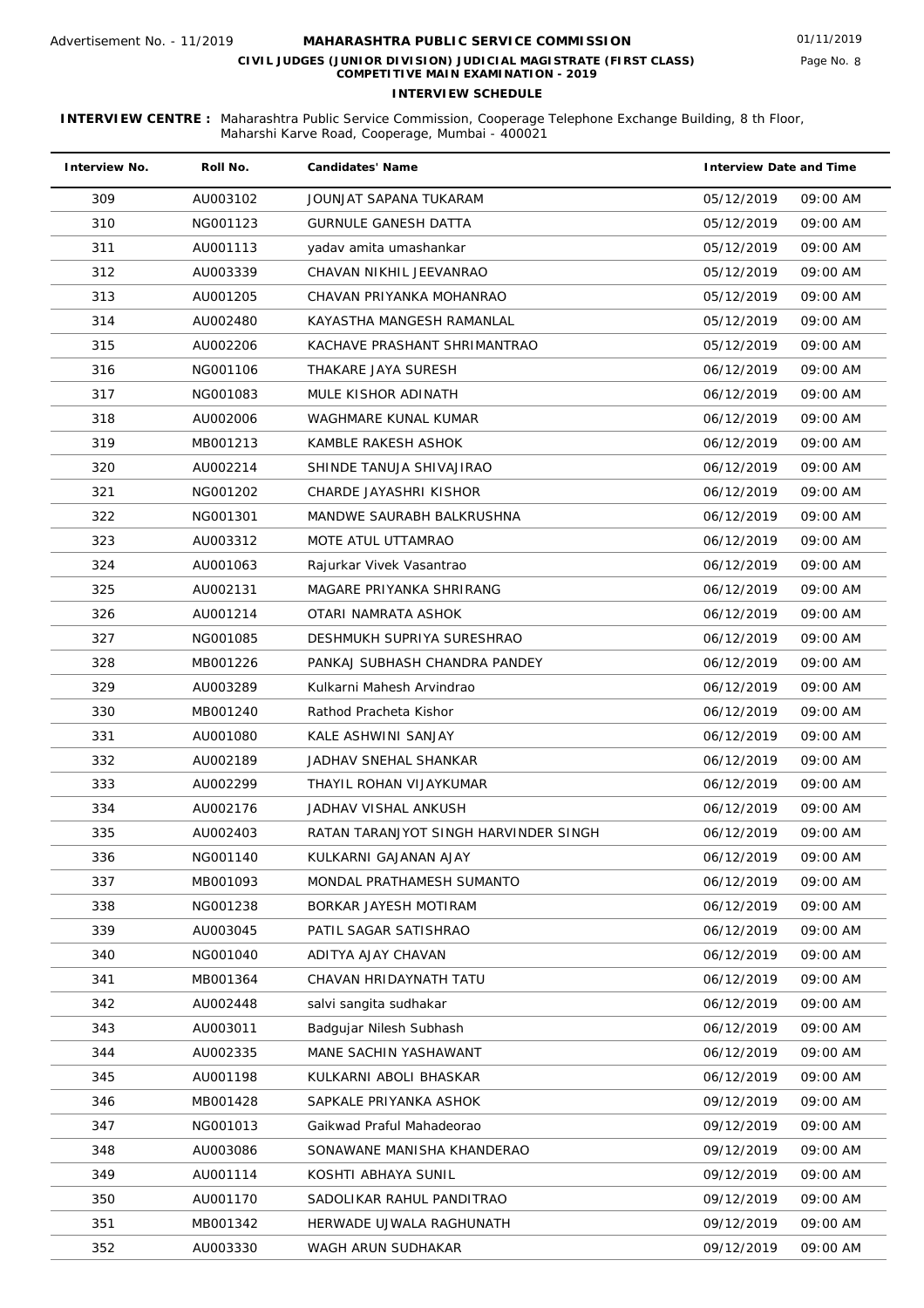| <b>Interview No.</b> | Roll No. | <b>Candidates' Name</b>              | <b>Interview Date and Time</b> |
|----------------------|----------|--------------------------------------|--------------------------------|
| 353                  | NG001224 | <b>GALANDE DEVENDRA RATNAKAR</b>     | 09/12/2019<br>09:00 AM         |
| 354                  | AU002279 | PEERJADE PATIL AAISHABEGAM AJIJPASHA | 09/12/2019<br>09:00 AM         |
| 355                  | AU002266 | DHAKAD SUVIDHA VISHNU                | 09/12/2019<br>09:00 AM         |
| 356                  | NG001044 | GURAV TEJASHRI RAJENDRA              | 09/12/2019<br>09:00 AM         |
| 357                  | AU002012 | GODBOLE BALAVIR NARAYAN              | 09/12/2019<br>09:00 AM         |
| 358                  | AU002475 | GAIKWAD MOHINEE JANU                 | 09/12/2019<br>09:00 AM         |
| 359                  | AU001279 | HAKKE SWARANJALI SUDHAKAR            | 09/12/2019<br>09:00 AM         |
| 360                  | AU002432 | MAKANDAR VAHIDA ASLAM                | 09/12/2019<br>09:00 AM         |
| 361                  | AU002236 | KADAM PRIYANKA KESHAVRAO             | 09/12/2019<br>09:00 AM         |
| 362                  | AU002409 | SHENDE VAIBHAV HARISHRAO             | 09/12/2019<br>09:00 AM         |
| 363                  | AU002337 | MANGRULKAR KRUTIKA VINAY             | 09/12/2019<br>09:00 AM         |
| 364                  | AU002090 | ARAGE TEJESH SHANTINATH              | 09/12/2019<br>09:00 AM         |
| 365                  | AU003067 | DEDE ARVIND NAVANATH                 | 09/12/2019<br>09:00 AM         |
| 366                  | AU003243 | CHANDEL RAJANI ASHOKSINGH            | 09/12/2019<br>09:00 AM         |
| 367                  | NG001004 | SORTE NIRMAL CHANDRASHEKHAR          | 09/12/2019<br>09:00 AM         |
| 368                  | AU002207 | PATIL MANISHA MAHADEO                | 09/12/2019<br>09:00 AM         |
| 369                  | AU003190 | GOPNARAYAN JAYASHRI BUDDHAPRAKASH    | 09/12/2019<br>09:00 AM         |
| 370                  | AU001079 | Joshi Ganesh Uttamrao                | 09/12/2019<br>09:00 AM         |
| 371                  | AU003085 | HINGANGHATE MRUNAL GAJENDRA          | 09/12/2019<br>09:00 AM         |
| 372                  | AU002471 | TATHE AKSHAY PANDURANG               | 09/12/2019<br>09:00 AM         |
| 373                  | NG001012 | DEORE APARNA ROHIDAS                 | 09/12/2019<br>09:00 AM         |
| 374                  | AU001059 | BARDE SUDHIR ASHOK                   | 09/12/2019<br>09:00 AM         |
| 375                  | MB001292 | KHANOLKAR YATISH RATNAKAR            | 09/12/2019<br>09:00 AM         |
| 376                  | MB001227 | AHIWALE SHEETAL KIRAN                | 10/12/2019<br>09:00 AM         |
| 377                  | AU003149 | BHANDARI VIPUL RATILAL               | 10/12/2019<br>09:00 AM         |
| 378                  | NG001133 | GUPTA AKSHAY RAJESH                  | 10/12/2019<br>09:00 AM         |
| 379                  | NG001232 | WASHIMKAR DNYANESHWAR VASUDEO        | 10/12/2019<br>09:00 AM         |
| 380                  | AU002314 | TANGADE KAVITA PRUTHVIRAJ            | 10/12/2019<br>09:00 AM         |
| 381                  | AU001224 | Gore Ganesh Vasant                   | 10/12/2019<br>09:00 AM         |
| 382                  | AU002342 | DESHMUKH ATUL PANDURANGRAO           | 10/12/2019<br>09:00 AM         |
| 383                  | MB001336 | MASURKAR NILESH ULHAS                | 10/12/2019<br>09:00 AM         |
| 384                  | AU001070 | SHILWANT SACHIN PRAKASH              | 10/12/2019<br>09:00 AM         |
| 385                  | AU003063 | THOPTE SINDHU MURLIDHAR              | 10/12/2019<br>09:00 AM         |
| 386                  | NG001107 | MEGHA DEEPAK DAJJUKA                 | 10/12/2019<br>09:00 AM         |
| 387                  | MB001143 | KAMBALE MONIKA KASHINATH             | 10/12/2019<br>09:00 AM         |
| 388                  | AU002461 | NYAYADHISH SAYALEE VIKAS             | 10/12/2019<br>09:00 AM         |
| 389                  | AU002336 | LEENA POPAT JADHAV                   | 10/12/2019<br>09:00 AM         |
| 390                  | AU003300 | DAKUWA BHAGYALAXMI ARAKHIT           | 10/12/2019<br>09:00 AM         |
| 391                  | MB001124 | RAYRIKAR DATTAPRASAD YASHAWANT       | 11/12/2019<br>09:00 AM         |
| 392                  | AU002463 | SAHARKAR SUSHIL SURESHAPPA           | 09:00 AM<br>11/12/2019         |
| 393                  | AU001151 | Munde Satish Anandrao                | 11/12/2019<br>09:00 AM         |
| 394                  | AU003223 | PATIL YOGESHWAR KARBHARI             | 11/12/2019<br>09:00 AM         |
| 395                  | NG001283 | BHOYAR TRUPTI ARJUN                  | 11/12/2019<br>09:00 AM         |
| 396                  | NG001218 | VARSHANI FARHAD AB.GAFFAR            | 11/12/2019<br>09:00 AM         |